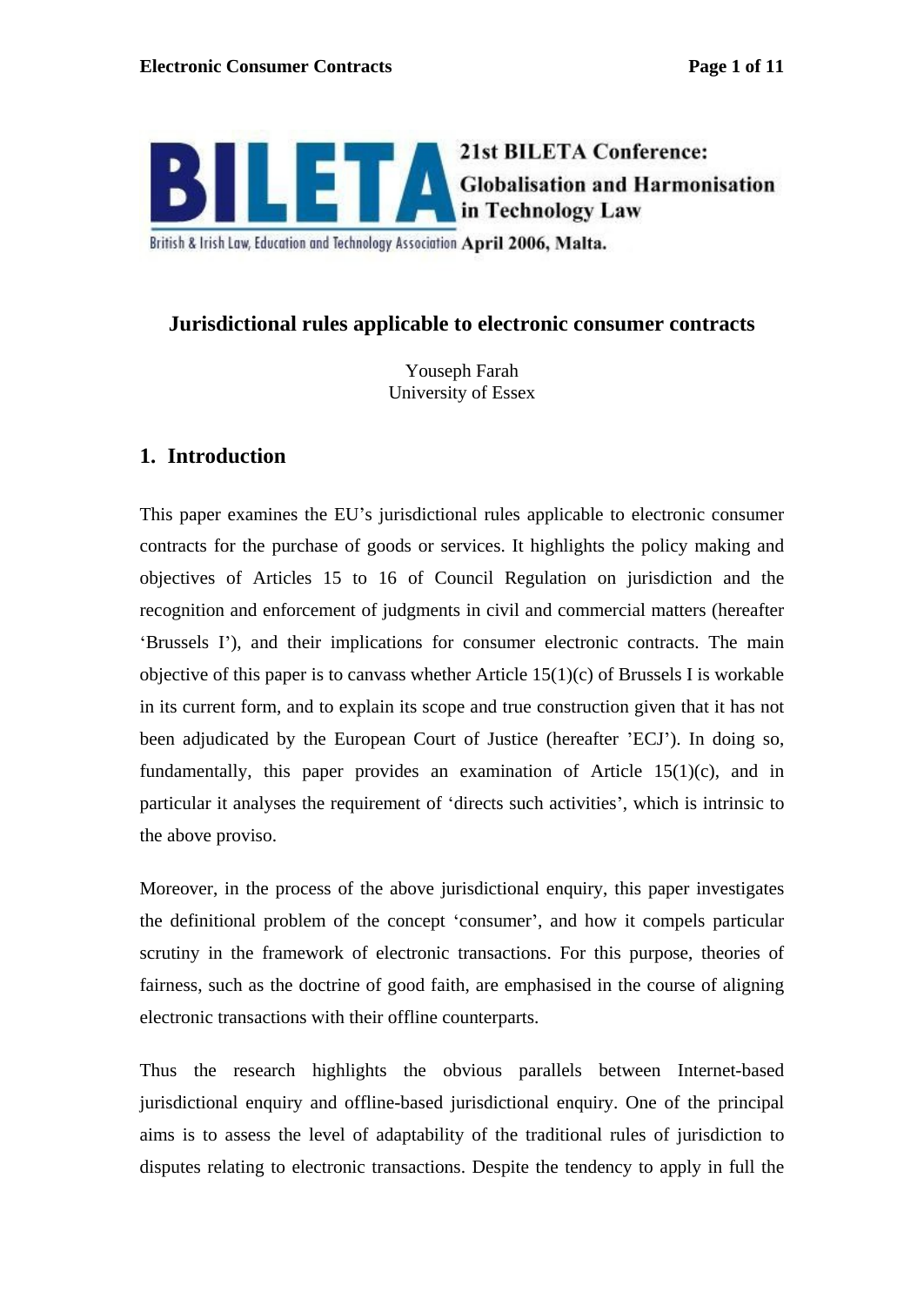traditional jurisdictional rules, attention must be given to 'fairness theories' in the assessment of the manner and extent of the application.

It is unfortunate that, despite the pivotal role played by the ECJ's decision-making in shaping the legal principles in the EU, the ECJ has not had the opportunity to adjudicate a legal issue directly relevant to electronic consumer contracts. Thus it was imperative to examine the ECJ case law applied to traditional transactions, and examine how these could fit within the sphere of online transactions.

### **2. Consumer Contracts**

The provisions dealing with consumer contracts are contained in Articles 15 to 17 of Brussels I, which confirm the traditional view that the consumer is the weaker party. Article 16 stipulates that a consumer can bring proceedings either in his own jurisdiction or in the place where the supplier is domiciled. Additionally, proceedings may be brought against a consumer by the business only in the courts of the Member State in which the consumer is domiciled, so that the consumer retains the right to be sued only in his own jurisdiction<sup>1</sup>. It is noteworthy that the above rules cannot be altered or waived by an agreement on jurisdiction between the parties, unless the agreement fulfils one of the conditions laid down in Article 17 of Brussels I. The latter protection can be justified as necessary in order to avoid unfair bargains mainly caused by the consumer's weaker bargaining power, and also in terms of efficiency because any contrary provision could render Article  $15$  ineffective<sup>2</sup>. . The contract of the contract of the contract of the contract of the contract of the contract of the contract<br>The contract of the contract of the contract of the contract of the contract of the contract of the contract o

Another protection to consumers, under the system of Brussels I, is available at the stage of recognition and enforcement of the judgment. Article 35 of Brussels I permits the addressed court to refuse enforcement if the decision at the original court conflicts with Sections 3, 4 or 6 of Chapter II of the Regulation, which includes the provisions on jurisdiction over consumer contracts<sup>3</sup>. . A construction of the construction of the construction of the construction of the construction of the constr<br>The construction of the construction of the construction of the construction of the construction of the constr

<sup>&</sup>lt;sup>1</sup> Council Regulation (EC) No 44/2001 of 22 December 2000 on jurisdiction and the recognition and enforcement of judgments in civil and commercial matters, 2001 OJ L 12. Art. 16(1) and Art. 16(2) of Brussels I. Brussels I ensures the continuity of the judicial heritage contributed by the ECJ in its interpretation of the Brussels Convention. Consequently, where appropriate, this research often recourses to ECJ decisions, which were delivered under the Brussels Convention.

recourses to ECJ decisions, which were delivered under the Brussels Convention. <sup>2</sup> The present writer proposes a reform to Art. 17 where the supplier is a small or a micro-sized business. This, however, falls outside the scope of this paper. <sup>3</sup> Stone, P., Internet Consumer Contracts and European Private International Law , 2000, *Information*

 *<sup>&</sup>amp; Communication Technology Law*, Vol. 9, N1 1, 5, p. 7.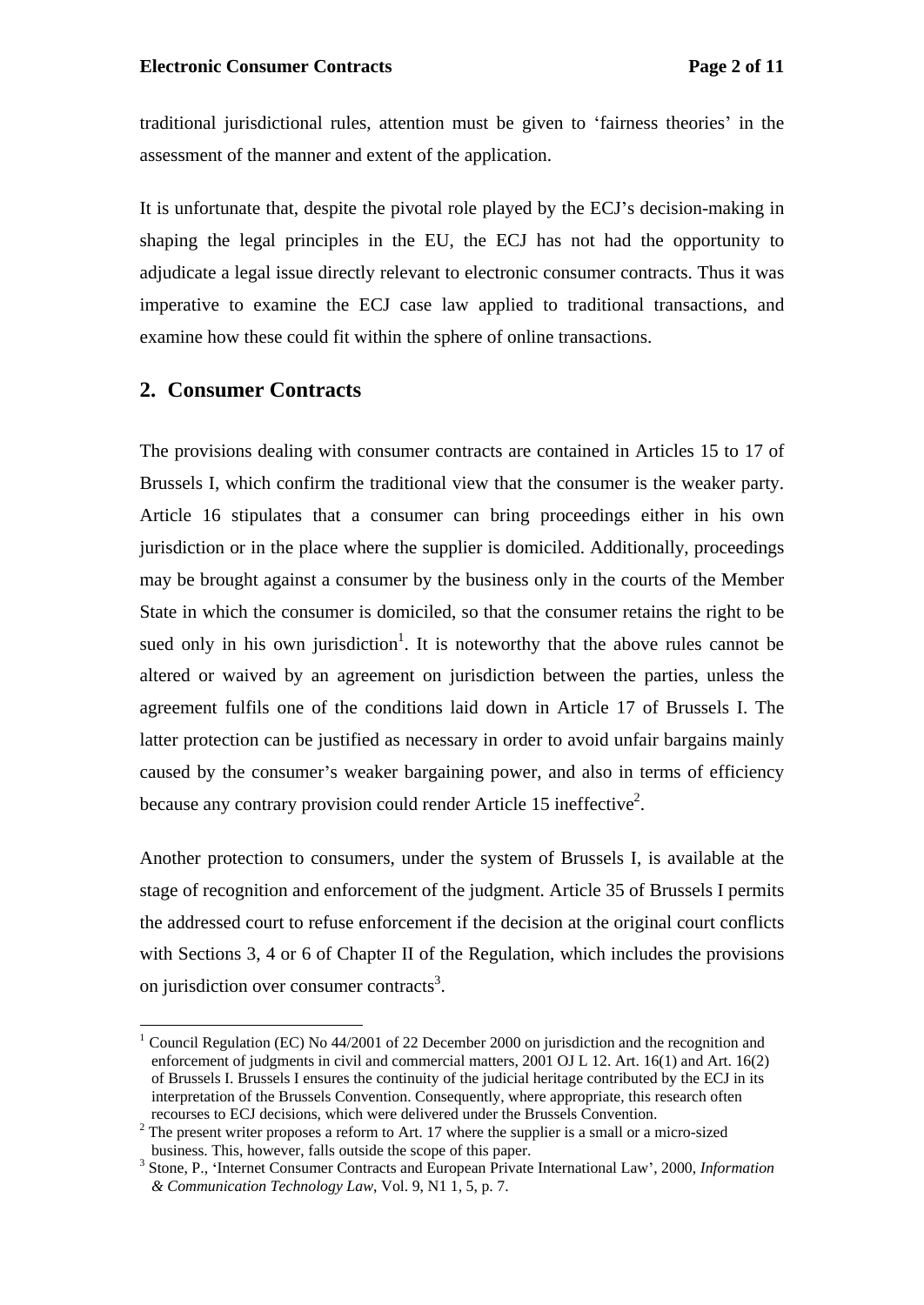Article 15 of the Regulation is more protective of consumers than the previous arrangement under Article 13(3)(b) of the Brussels Convention . Under the Regulation, it is not a condition precedent that the consumer takes, in the state of his domicile, all the necessary steps for the conclusion of the contract. Consequently, in e-commerce contracts, there is no real significance as to where the consumer is sitting at the time of entering into the agreement. Some argue that this is most unfortunate for suppliers, because the consumer could conclude a Business to Consumer (hereafter, 'B2C') contract in the supplier's establishment, whilst retaining his prerogatives under Article  $15^4$ . . A construction of the construction of the construction of the construction of the construction of the construction

However, in some cases a supplier can avoid the ruggedness of the previous stipulation, by including a jurisdiction clause conferring jurisdiction on the courts of its place of business. This is possible because Article 17(3) of the Regulation stipulates that the parties can depart from Section 4 where, at the time of the conclusion of the contract, both parties were domiciled or habitually resident in the same Member State. In the case of individuals, Brussels I does not establish a uniform definition of the concept of 'domicile', and thus, the term 'domicile' receives a national interpretation, which under some laws (including English law), a consumer could have more than one domicile<sup>5</sup>. However, it is less likely for an online business to benefit from the exception in Article 17(3), where the consumer has only tenuous contacts with the business's domicile. This can be manifested by the scenario where a consumer, domiciled in Spain, purchases goods online from Amazon.co.uk at Heathrow Airport, while changing planes on a journey from Frankfurt to Madrid. However, whatever the final outcome might turn out to be, online businesses should always include a jurisdiction clause, hoping that it would be caught by the exemption in Article 17(3).

 <sup>4</sup> Foss, M., & Bygrave A. L., International Consumer Purchases through the Internet: Jurisdictional Issues pursuant to European Law , Electronic Commerce Legal Issues Platform (Eclip), ESPRIT

 $<sup>5</sup>$  Brussels I, Art. 59. For relevant measures applicable in England see 'Civil Jurisdiction and</sup>

Judgements Order' 2001, SI 2001/3929, Sch. 1, para. 9(2), (6).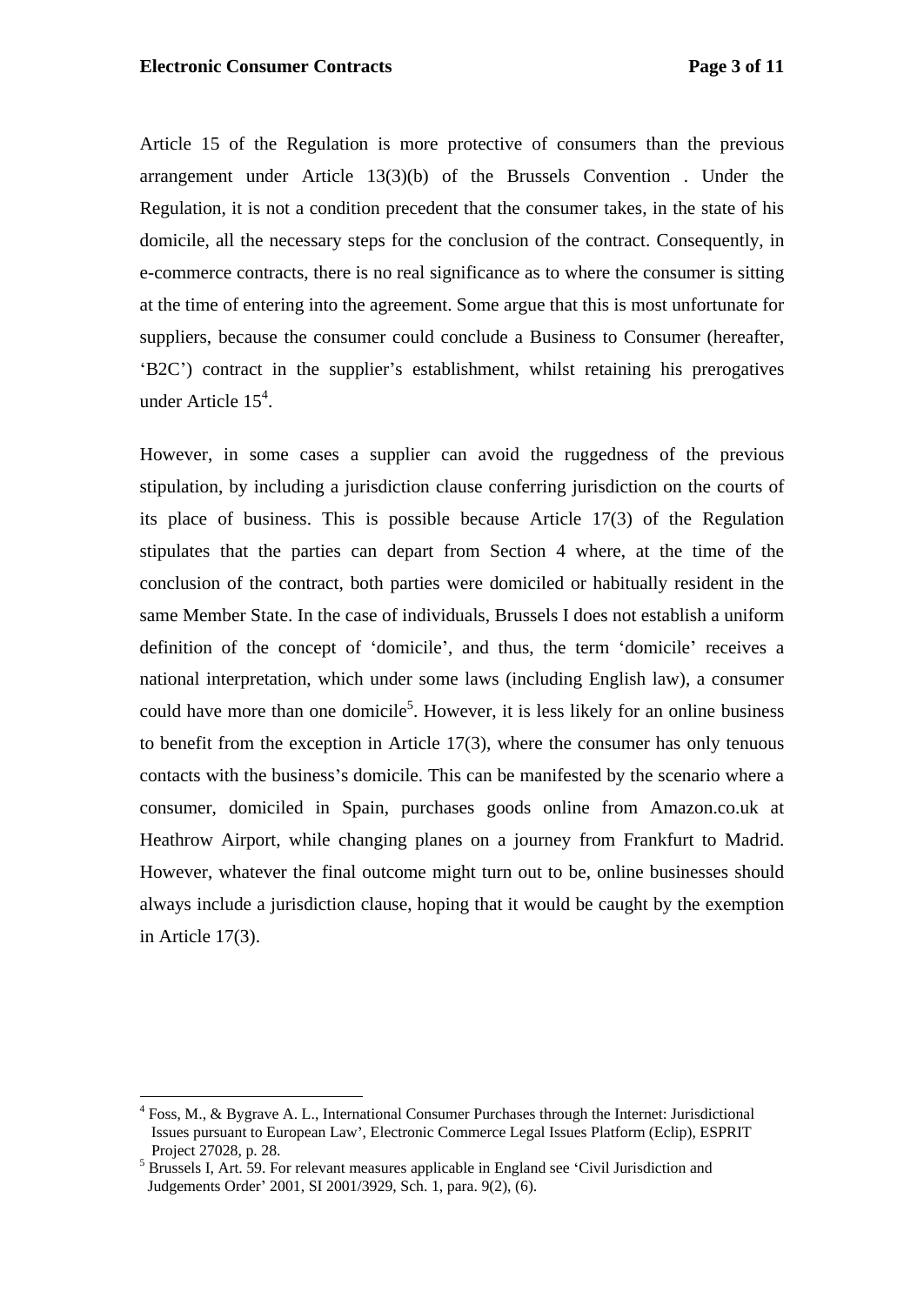### **2.1 The concept of Consumer Contract**

As is elsewhere apparent within the system of Brussels I, the concept of consumer must be interpreted schematically, in accordance with the objectives of the Regulation. Thus, the concept must receive an interpretation which ensures that it is uniformly applied in all Member States, and which avoids the multiplication of jurisdictions, which is one of the main objectives of the Regulation. Brussels I is hostile to an interpretation which favours the attribution of jurisdiction to the courts of the claimant's domicile, and, thus, reiterates the objective principle enshrined in Article 2 of the Regulation, which favours attribution of the allocation of jurisdiction

to the courts of the defendant's domicile.<br>Therefore, the paradigm which is found under Articles 15-17 of the Regulation must be interpreted restrictively, and must only include situations where it is apparent that the 'consumer is economically weaker and less experienced in legal matters' than the commercial party to the contract<sup>6</sup>. The concept of 'consumer contract', under Article 15, is a contract entered into by an individual, not acting in the course of business, whereby he acquires goods or services for his own private consumption, from a supplier acting in the course of a business<sup>7</sup>. The ECJ, in *Benincasa*, concluded that in determining the status of the purchaser, the court must assess the position of the purchaser having regard to the nature and aim of the contract, and not the subjective situation of the person concerned<sup>38</sup>. 8 and the state of the state of the state of the state of the state of the state of the state of the state of the state of the state of the state of the state of the state of the state of the state of the state of the stat

situation of the person concerned<sup>38</sup>.<br>The difficulty which may arise, specifically, when concluding electronic transactions, is how to determine such a relationship, and how to reach an equilibrium which favours the objectives of Brussels I. There are instances, for example, where the electronic transaction is intended both for domestic and for commercial purpose. Or, due to the lack of direct contact between online merchants and their purchasers, where vendors may find it difficult to accurately classify the electronic transaction<sup>9</sup>, for  $9 \text{ for}$ , for example, where the business, in good faith, mistakenly believes that the other party is

 <sup>6</sup> Case C-89/91, *Shearson Lehmann Hutton Inc v. TVB Treuhandgesellschaft für Vermögensverwaltung und Beteiligung mbH*, [1993] ECR I-139, para. 18. 7

Article 15 of Brussels I.<br><sup>8</sup> Cese C 260/05, 110071 ECP J 3767, perse, 17, 18

<sup>&</sup>lt;sup>8</sup> Case C-269/95, [1997] ECR I-3767, paras. 17-18.<br><sup>9</sup> See above n. 4, or (2000) IJL&IT 2000 8(99), paras. 2.1-2.2.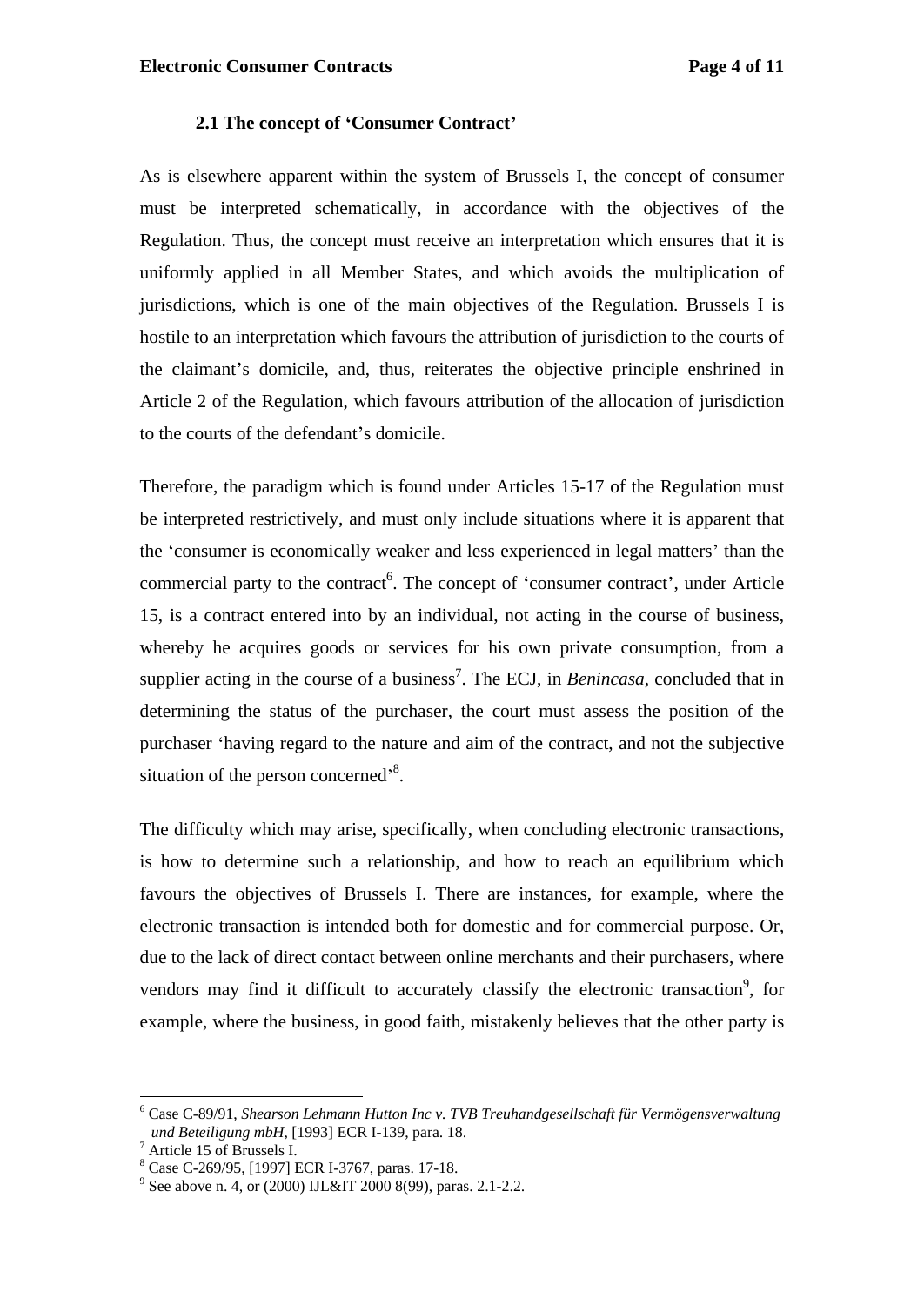acting for commercial purposes, when, in fact, they are acting in the capacity of a consumer.

With regard to the first scenario, where the contract has a mixed purpose, the European Court of Justice has followed the schematic approach discussed above. In *Johann Gruber v*. *Bay Wa AG*, the ECJ ruled that, as a matter of principle, the Regulation, under Articles 15-17, intends to protect the party who is presumed to be in a weaker bargaining position. Consequently, a party which concludes an agreement, which is partly for his commercial use and partly for his personal consumption, falls outside the realm of this protection, unless the trade or professional purpose of the person concerned was insignificant or marginal<sup>10</sup>. Moreover, the Court . Moreover, the Court further ruled that there is no need, where there is a business purpose, to determine whether the vendor could have been aware of the commercial purpose of the other  $party^{11}$ . .<br>1980 – Paris Maria de Característica de la Característica de la Característica de la Característica de la Car

Following the second scenario, where the business has been unaware of the domestic purpose of the supply, and the individual has misrepresented, even innocently, that he was acting for commercial purposes, the transaction is taken outside the protective scheme of Articles 15-17, insofar as the business was acting in good faith $12$ .

## **3. Article 15(1)(c) of the Brussels I**

Article 15(1)(c) arguably brought significant changes to the Brussels Convention, in both substantive terms and conceptual ones, which provoked strong concern within the business community. It follows, as with other areas in private international law, a consumer protectionist approach, assuming that the consumer is in an 'economically weaker position' than the business when entering into the transaction<sup>13</sup>. It is  $13 \quad \text{It} \quad \text{in}$ . It is tantalising to read predictions of its future implications on e-commerce. Some, astonishingly, argue that the adoption of Article 15(1)(c) allocates the jurisdiction of the consumer's domicile in respect of all electronic transactions with a website

 <sup>10</sup> Case C-464/01, *Johann Gruber v*. *Bay Wa AG,* delivered on 20 Jan. 2005, para. 39. Compare with Giuliano/Lagard Report on the law applicable to contractual obligations (Official Journal 1980 C 282, p. 23, para. 2), where the report manifests similar construction.

<sup>&</sup>lt;sup>11</sup> Ibid. <sup>12</sup> Opinion of AG Jacobs in Case C-464/01, above n. 62, delivered on 16 Sept. 2004, para. 51. See also the decision of the Court, paras. 51-2.

 $t^{13}$  Stone, P., above n. 3, p. 5.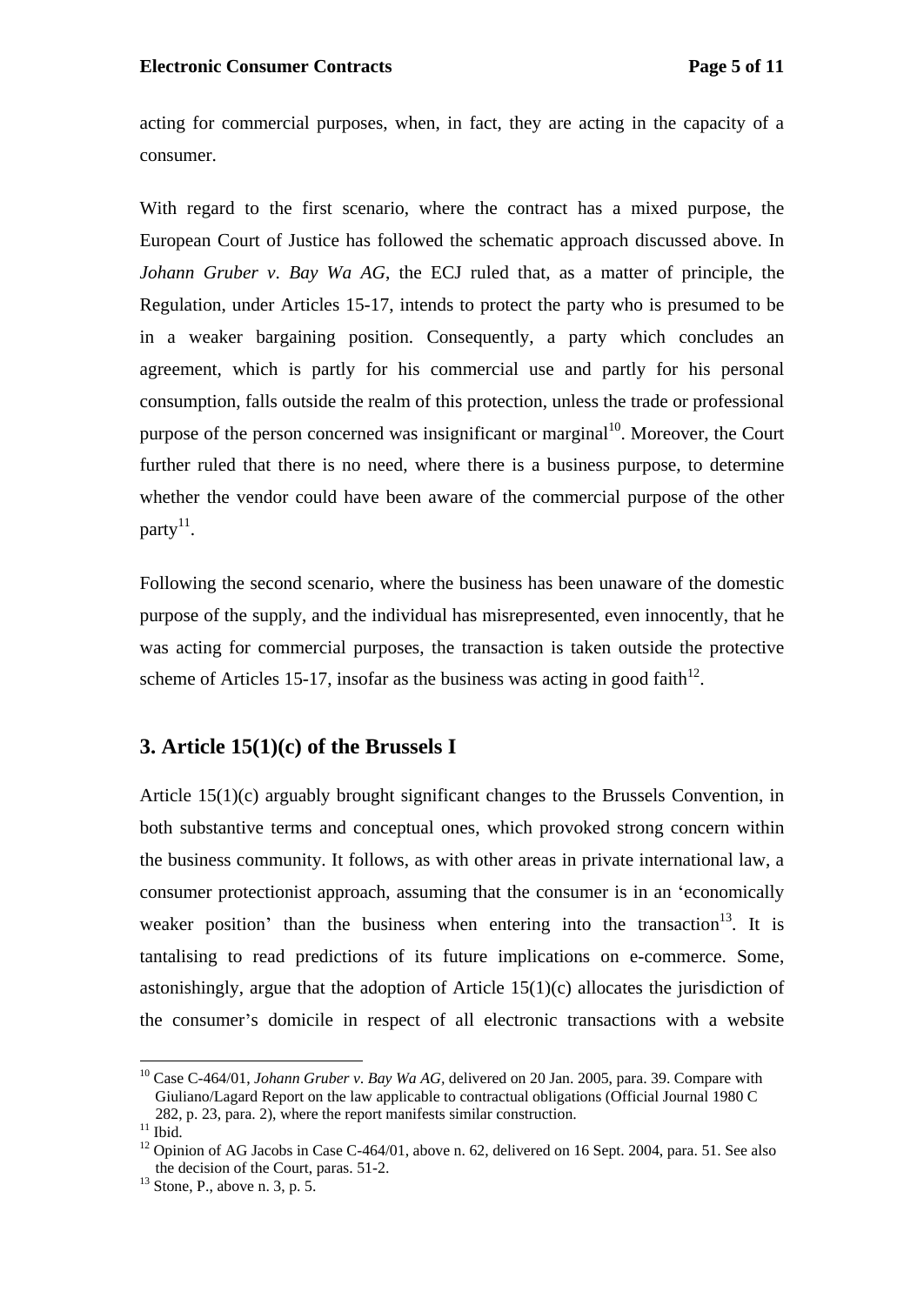#### **Electronic Consumer Contracts Page 6 of 11**

established in a Member State, for no other reason than having being accessible (online presence) $<sup>14</sup>$ . Another puzzling argument is that this provision subjects</sup> businesses to the laws of the Member State where the consumer is domiciled. Whilst the former argument has some truth, insofar as the website is seemingly interactive, the latter is erroneous in principle, because it confuses the courts' jurisdictional powers, which are governed by Brussels I, with the substantive law applicable to the electronic contract, which is governed by the Rome Convention<sup>15</sup>. However, it is  $^{15}$  However it is . However, it is understandable that the new provisions could pose some problems for businesses seeking to benefit from the global nature of the Internet<sup>16</sup>.

It is common to apply two theories in order to determine the scope of Article  $15(1)(c)$ . The first school of thought basically advocates that jurisdiction should be allocated to the place of destination of the electronic transaction. In contrast, the other theory advocates that jurisdiction is proper at the place from which the electronic transaction had originated<sup>17</sup>. The first, obviously, is favourable to consumers, whereas the latter mainly supports business interests. Although these two theories are frequently workable, this writer holds a different view, because the above dichotomy does not precisely express the legal norm stipulated in Article  $15(1)(c)$ . In addition, these two schools are materially deficient, for instance, where the consumer concludes an online transaction in a Member State, other than his Member State of domicile. In the latter situation, Articles 15-16 could be invoked in order to bring proceedings at the courts of his domicile.

Unlike Article 2, which mostly builds on power theories, Articles 15-17 have their basis in fairness theories. Power theories envisage that jurisdiction *in personam* can be properly exercised over a defendant if the 'legal order' has directly, or indirectly, an effective hold over the defendant. Save for the requirement of 'domicile' in Article 2 of the Regulation, there is little consideration for litigation fairness and convenience. Conversely, Articles 15-17 serve to fulfil a different function, which distinguishes between general jurisdiction, which allocates jurisdiction over any type

<sup>&</sup>lt;sup>14</sup> Mitrani, A., 'E-commerce, E-contracts and the Controversy of Multiple Jurisdiction', [2001]

*Int.T.L.R*, p. 53.<br><sup>15</sup> 80/934/EEC, Convention on the Law Applicable to Contractual Obligations, (1980) L 266 1.<br><sup>16</sup> Motion, P., 'The Brussels I and E-Commerce- A Premature Solution to a Fictional Problem', [2001]

*C.T.L.R.* 209, p. 212. 17 Ibid.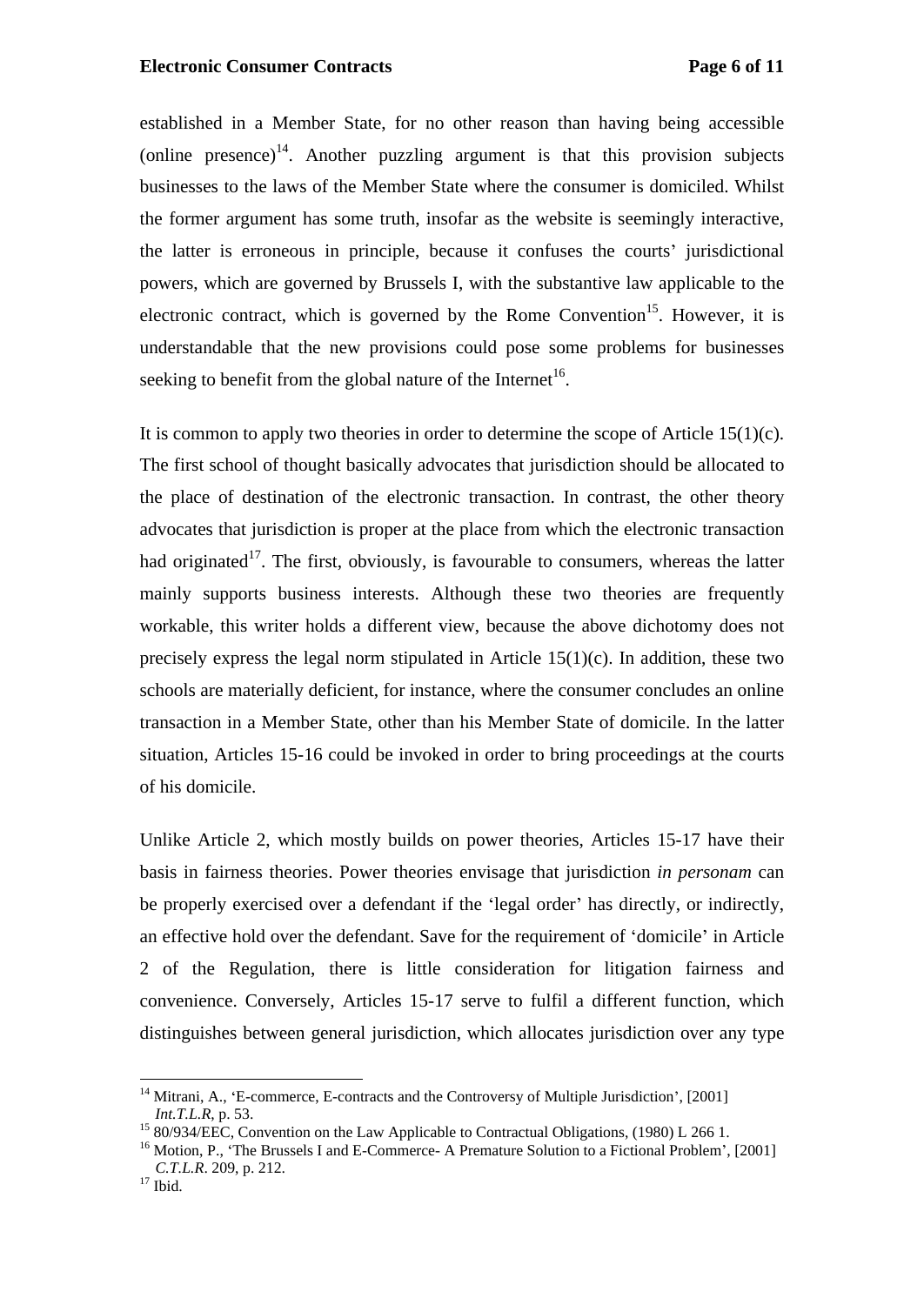of controversy, and specific jurisdiction, where the forum asserts jurisdiction in a particular situation<sup>18</sup>. This is precisely what the above provisions set out to achieve. It gives jurisdictional rights to Member States where their consumers have entered into a contract with a business domiciled in another Member State, and where the difference in the bargaining power, and the inherent litigation inconvenience of requiring the consumer to litigate in a foreign jurisdiction, necessitates an order where consumers can bring their actions in the Member State of their domicile, whilst precluding businesses from initiating proceedings other than in the courts where the consumer has his domicile.

Although jurisdictional rights of the courts of the Member States, and the fairness of their assertion, are almost presumed in all B2C transactions, theories of fairness may still play a significant role in giving a precise construction of the extent of Article 15(1)(c), which will be discussed in the proceeding paragraphs.

### **3.1 The Provision itself**

Article  $15(1)(c)$  states that jurisdiction is established over consumer transactions if the contract has been concluded with a person who pursues commercial or professional activities in the Member State of the consumer's domicile or, by any means, directs such activities to that Member State or to several States including that Member State, and the contract falls within the scope of such activities'.

Article 15(1)(c) is perhaps the most significant change made to the Brussels Convention, giving effect to the new challenges brought about by e-commerce<sup>19</sup>.<br>However, it is important to stress that Article  $15(1)(c)$  is only designed to accommodate e-commerce among all other types of communication, and does not, in any shape or form, attempt to create a special regime for online contracts or electronic transactions. Therefore, any interpretation given to Article  $15(1)(c)$  must conform with the objectives of the Regulation, and must also reflect the special status provided to consumers as being a weaker bargaining party.

<sup>&</sup>lt;sup>18</sup> Von Mehren, T., A., 'Adjudicatory Jurisdiction: General Theories Compared and Evaluated', (1983) *Boston University Law Review*, Vol. 63, no. 2, 279, pp. 285-87.

<sup>&</sup>lt;sup>19</sup> Opinion of the Economic and Social Committee on the 'Proposal for a Council Regulation (EC) on jurisdiction and recognition and enforcement of judgments in civil and commercial matters , 2000 OJ C 117, 06-11, para. 4.2.1.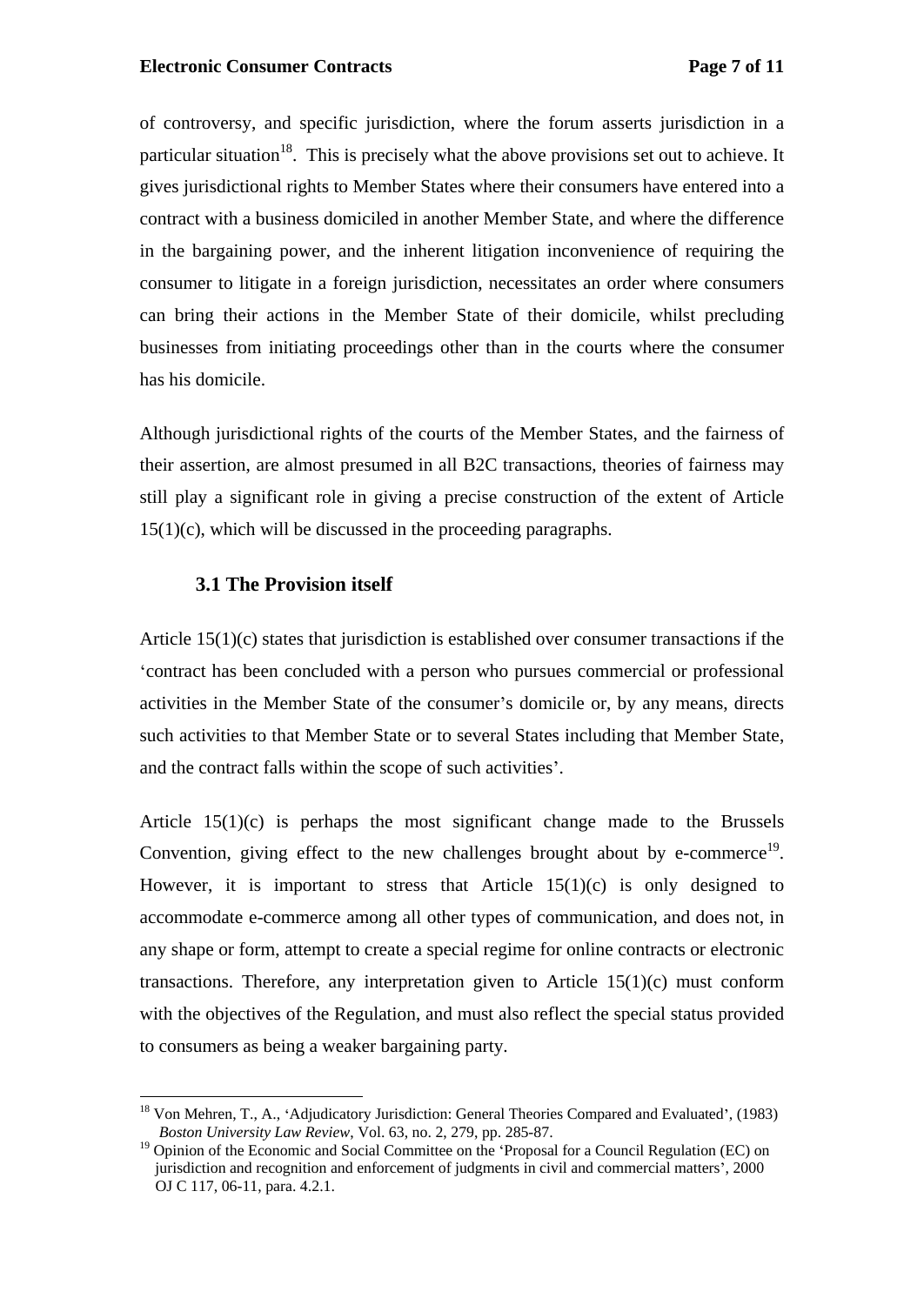The present writer starts by drawing attention to the difficulty faced by businesses of knowing, with legal certainty, whether the party at the other end of the transaction is, in fact, acting in the capacity of a consumer<sup>20</sup>. This is mainly due to the fact that, when concluding an online B2C contract, there is no material contact between the business and the consumer. This uncertainty is intensified because the Regulation does not require that the business directs its activities to the specific consumer. Therefore, Brussels I alleviates the burden on the consumer to show that the advertisement on the website was specifically addressed to him. It suffices, for the purpose of the provision, that the online vendor directs its activities to the Member State, or any part of it where the consumer is domiciled. Therefore, the 'territorial requirement', that the conclusion of the contract is to have been preceded by a specific invitation addressed to the consumer, is lessened under Article 15(1)(c) of Brussels  $I^{21}$ . Brussels I<sup>21</sup>.<br>However, this does not imply that businesses cannot prevent undesirable contacts.

The Commission has explained that the concept of activities pursued in, or directed towards, a Member State is designed to include consumer contracts concluded via 'interactive websites accessible in the state of the consumer's domicile<sup> $22$ </sup>. It is also 22 It is also . It is also important to emphasize, that there are methods available for businesses to prevent certain consumers from accessing their website, or to prevent the conclusion of contracts with consumers from specific jurisdictions. These methods are referred to as 'jurisdictional avoidance' or 'ring-fence mechanisms $^{23}$ .

'jurisdictional avoidance' or 'ring-fence mechanisms'<sup>23</sup>.<br>It also follows, that contrary to the desperate line of reasoning against the adoption of Article 15(1)(c) evoked by business lobbies, Article 15(1)(c) does not assert jurisdiction everywhere a website is capable of being accessed. Nonetheless, businesses should follow a website design which implements adequate mechanisms, in order to prevent contracts being concluded with consumers domiciled in jurisdictions with legal systems the business is unfamiliar with $^{24}$ . . The contract of the contract of the contract of the contract of the contract of the contract of the contract<br>The contract of the contract of the contract of the contract of the contract of the contract of the contract o

<sup>&</sup>lt;sup>20</sup> Statement of the Internet Law and Policy Forum, 'Hague Conference on Private International Law'

available at <u>www.ilpf.org</u>.<br><sup>21</sup> See discussion on the 'territorial requirement', in Stone, p., *Civil Jurisdiction And Judgments In Europe*, Longman, 1998, p. 91.

*Europe*, Longman, 1998, p. 91.<br><sup>22</sup> COM(1999) 384 final, 14 July 1999, p. 16.<br><sup>23</sup> St Oren, J., 'International Jurisdiction over Consumer Contracts in E-Europe', [2003] *ICLQ* 52.3(665), title VII, para. B.<br><sup>24</sup> Ibid., para. D.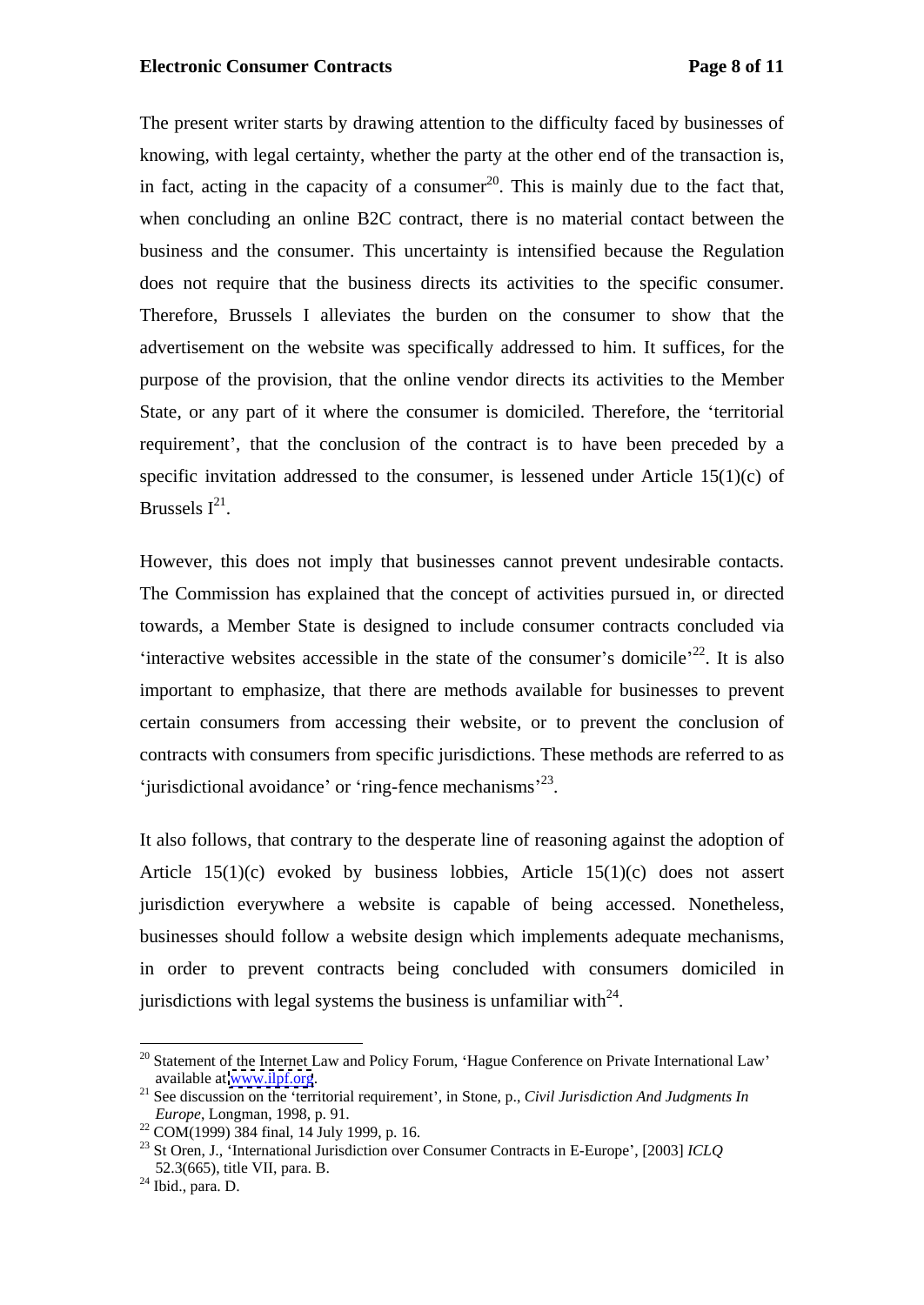### **3.2 The requirement of directs such activities**

Taking into account the general desire of the Regulation to protect consumers as the weaker party, the words 'directs such activities' should be interpreted to include all cases where a website has entered into an online contract with a consumer, whether purposefully targeting the consumer's jurisdiction or in absence of such an intention.

This construction is supported by the Commission's rejection of the proposed amendments put forward by the European Parliament at the timeof drafting of the Regulation. The European Parliament favoured an approach under which a website operator is haled under Article  $15(1)(c)$  to the consumer's jurisdiction, only where the website operator has purposefully targeted its activities in a substantial way to the Member State where the consumer is domiciled. The Commission took the view that the proposed amendment is a reproduction of the American concept of a business activity as a general connecting factor determining jurisdiction, which runs contrary to the philosophy of Article 15(1)(c)<sup>25</sup>. The Commission did not clarify what it meant by the 'philosophy of the provision', but, it is safe to argue, that this philosophy is concerned with the nature of the relationship between the parties. Consequently, each electronic contract concluded with a consumer (which this writer refers to as the single contract rule) places the online business within the meaning of 'directs such activities'. The opposite argument is equally correct. A website is not accountable, under Article  $15(1)(c)$ , if it has targeted the consumer's domicile but, nevertheless, did not enter into a contract with the consumer<sup>26</sup>. Therefore, factors, such as, the language of the website, currency used, country specific domain names and the use of geographically limited credit cards, are not essential considerations in the  $\lambda$ assessment<sup>27</sup>. . A construction of the construction of the construction of the construction of the construction of the constr<br>The construction of the construction of the construction of the construction of the construction of the constr

However, there are exceptions to the 'single contract' rule where the consumer acts in bad faith, for example, by providing false information on his place of domicile,

<sup>&</sup>lt;sup>25</sup> Amended proposal for a Council Regulation on jurisdiction and the recognition and enforcement of judgments in civil and commercial matters (presented by the Commission pursuant to Article 250 (2) of the EC-Treaty), [2001] OJ E 62, p. 243-75, para. 2.2.2.

 $^{26}$  Joint Council and Commission Statement on Articles 15 and 73 of 14 Dec. 2000, available at [http://register.consilium.eu.int/pdf/en/00/st14/14139en0.pdf,](http://register.consilium.eu.int/pdf/en/00/st14/14139en0.pdf) Annex II, p. 5 of the statement. Last visited on 1 Sept. 2005.

<sup>&</sup>lt;sup>27</sup> Debussere, F., <sup>T</sup>international Jurisdiction over E-consumer Contracts in the European Union: *Quid Novi Sub Sole*? , IJL&IT 2002 10 (344), para. 4.2.2.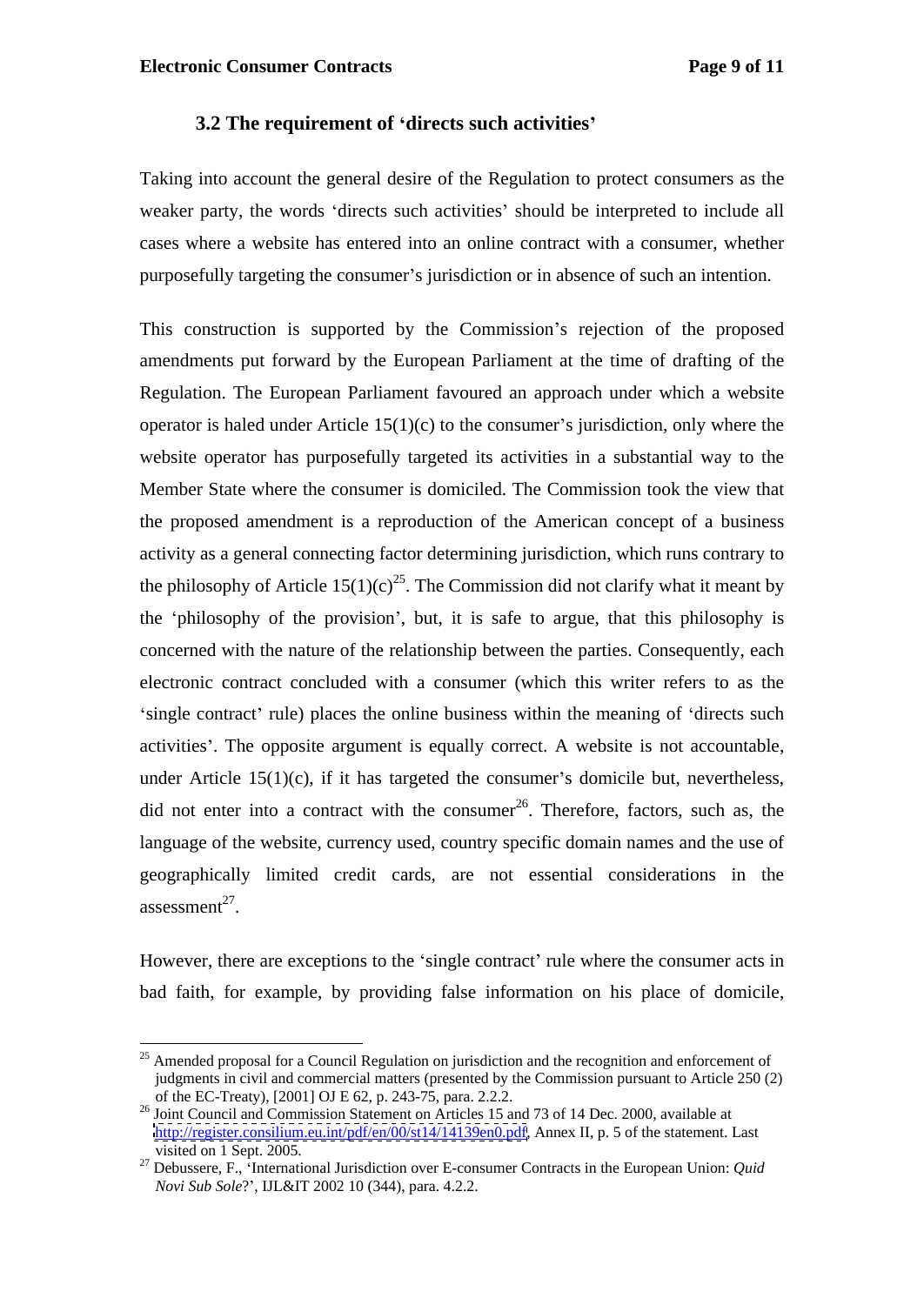#### **Electronic Consumer Contracts Page 10 of 11**

which, for the business, is a determining factor on whether to go ahead with the transaction. Or, where the consumer deliberately circumvents the jurisdictional avoidance techniques employed by the business. Moreover, although the enquiry of jurisdictional rights is a procedural matter, courts must discover whether the consumer had acted contrary to the agreement of use, or the contractual terms, placed on the website. Under these exceptions, the consumer is estopped from relying on the protection afforded to him in Articles 15 and  $16^{28}$ . protection afforded to him in Articles 15 and  $16^{28}$ .<br>The underlying principle, which patently governs the exceptions discussed above, is

the principle of good faith. It is also noticeable, that this principle has gained momentum in the ECJ jurisprudence in its interpretation of Brussels I. In *Segoura v*. *Bonakdarian* for instance, the ECJ, in an *obiter dictum* on Article 23 (ex. 17), argued that it would be contrary to good faith for the recipient of a confirmation in writing, who did not reject its content as part of a general framework of a continuing business relationship, to deny the existence of a jurisdiction clause, even if he had not accepted the confirmation in writing<sup>29</sup>. . A construction of the construction of the construction of the construction of the construction of the constr<br>The construction of the construction of the construction of the construction of the construction of the constr

If the principle of good faith can be used in order to overcome a formal requirement, such as that in Article 17, it can surely have a significant role in interpreting Article 15(1)(c). Nevertheless, it is unlikely that it will have a far reaching role, which would impose a positive requirement on consumers to act in good faith, but, rather, that it will prevent a consumer from acting in bad faith. Notwithstanding that the above discussion analyses the law as it stands under the Regulation, this writer prefers a system which would impose a positive requirement on consumers, as well as on businesses, to look after the interests of each other in conformity with the principle of good faith<sup>30</sup>. Drawing on the definition of the principle of 'good faith' in *Director General of Fair Trading v. First National Bank plc (English decision)*<sup>31</sup>, 'fair and , fair and

 $2^8$  See above n. 3, p. 9.

<sup>&</sup>lt;sup>29</sup> Case 25/76, [1976] ECR 1851, para. 11. This statement was subsequently applied in the decision of Case 71/83 *Tilly Russ v*. *Haven*, [1984] ECR 2517, and Case 221/84 *Berghoefer v*. *ASA*, [1985] ECR

<sup>2699.&</sup>lt;br><sup>30</sup> For further discussion on 'a good faith regime' which is 'dictated by the critical morality of co operation , see, Brownsword, R., *Contract law: Themes for the Twenty First Century,* Butterworths*,* 2000, pp. 115-20.<br><sup>31</sup> [2001] 1 All ER 97.